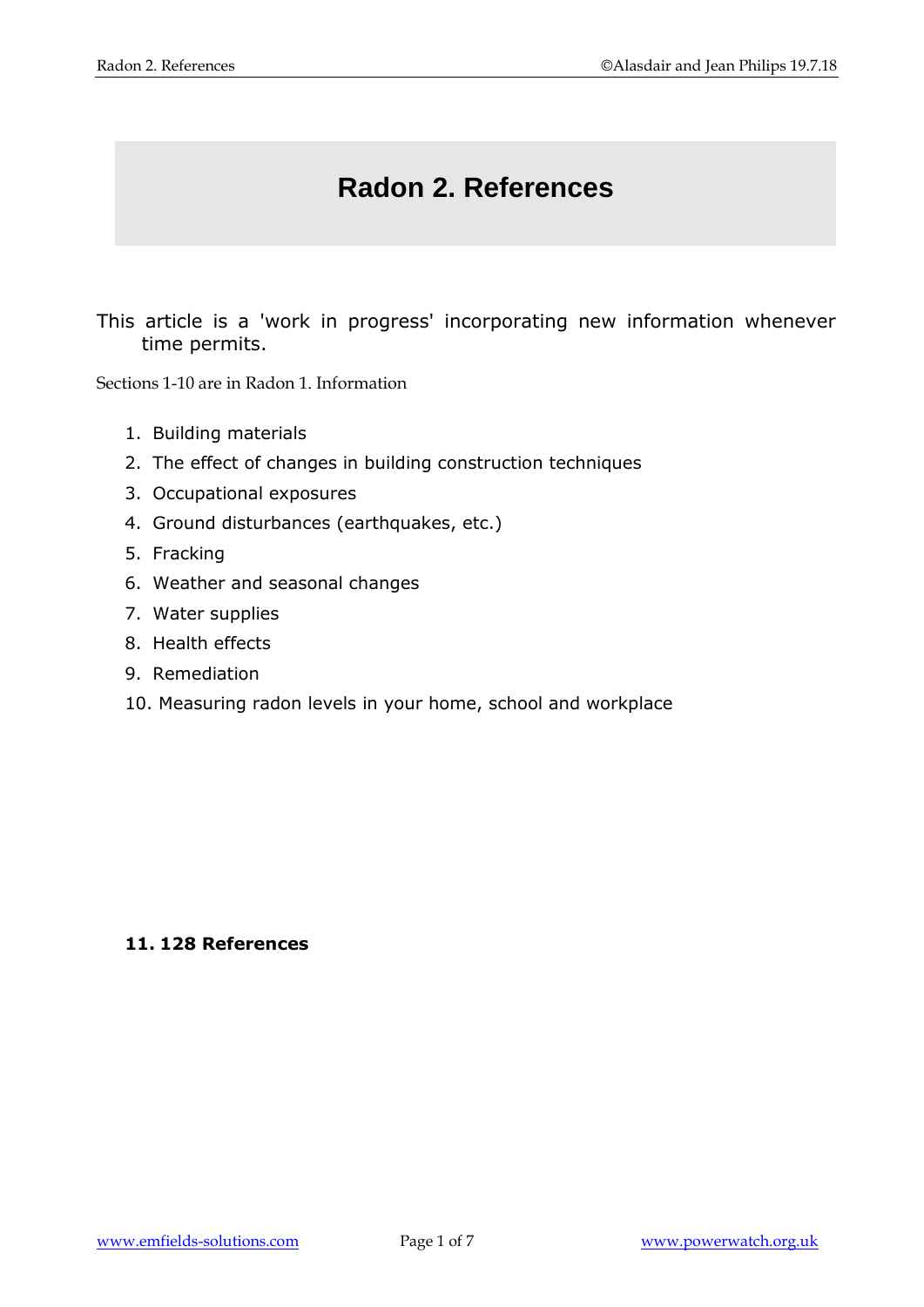## **Radon**

## **References**

**Afolabi OT** et al 2015 – *Radon level in a Nigerian University Campus* BMC Res Notes Nov 14;8:677 PMID: 26578086

**Aït Ziane M** et al 2014 – *Exposure to indoor radon and natural gamma radiation in some workplaces at Algiers* Algeria Radiat Prot Dosimetry 160(1-3):128-33 PMID: 24711531

**Akbari K** et al 2013 - *Influence of indoor air conditions on radon concentration in a detached house* J Environ Radioact 116:166-73 PMID: 23159846

**Akkaya G** et al 2016 – *Variation in the radon concentrations and outdoor gamma radiation levels in relation to*  different geological formations in the thermal regions of Bursa, Turkey J Radiol Prot 36(3):490-503 PMID: 27355348

**Alharbi SH & RA Akber** 2015 – *Radon and thoron concentrations in public workplaces in Brisbane, Australia* J Environ Radioact 144:69-76 PMID: 25827573

**Alvarez-Gallego M** et al 2015 – *High radon levels in subterranean environments: monitoring and technical criteria to ensure human safety (case of Castañar cave, Spain)* J Environ Radioact 145:19-29 PMID: 25863322

**Axelsson G** et al 2015 – *Lung cancer risk from radon exposure in dwellings in Sweden: how many cases can be prevented if radon levels are lowered?* Cancer causes Control 26(4):541-7 PMID: 25677843

**Aykamis AS** et al 2013 – *Natural radioactivity, radon exhalation rates and indoor radon concentration of some* 

**Barbosa-Lorenzo R** et al 2017 – *Residential radon and COPD. An ecological study in Galicia, Spain* Int J Radiat Biol 93(2):222-230 PMID: 27778529

**Barros N** et al 2015 – *Comparative survey of outdoor, residential and workplace radon concentrations* Radiat Prot Dosimetry 163(3):325-32 PMID: 24936021

**Bochicchio F** 2014 – *Protection from radon exposure at home and at work in the Directive 2013/59/Euratom* Radiat Prot Dosimetry 160(1-3):8-13 PMID: 24729590

**Borgoni R** et al 2014 – *Hierarchical modelling of indoor radon concentration: how much do geology and building factors matter?* J Environ Radioact 138C:227-237 PMID: 25261869

**Bossew P** et al 2013 – *Geographical distribution of the annual mean radon concentrations in primary schools of Southern Serbia – application of geostatistical methods* J Environ Radioact 127C:141-148 PMID: 24231373

**Botha R** et al 2016 – *Radon levels measured at a touristic thermal spa resort in Montagu (South Africa) and associated effective doses* Health Phys 111(3):281-289

**Branion-Calles MC** et al 2016 – *A geospatial approach to the prediction of indoor radon vulnerability in British Columbia, Canada* J Expo Sci Environ Epidemiol 26(6):554-565 PMID: 25805255

**Branion-Calles MC** et al 2015 – *Evaluation of different radon guideline values based on characterization of ecological risk and visualization of lung cancer mortality trends in British Columbia, Canada* BMC Public Health Nov 19; 15(1):1144 PMID: 26584618

**Bräuner EV** et al 2015 – *residential radon exposure and skin cancer incidence in a prospective Danish cohort* PLoS One 10(8):e0135642

**Bräuner EV** et al 2013 - *Residential radon and brain tumour incidence in a Danish cohort* PLoS One 8(9):e74435 PMID: 24066143

**Bräuner EV** et al 2012 - *Residential radon and lung cancer incidence in a Danish cohort* Environ Res 118:130-6 PMID: 22749110

**Bräuner EV** et al 2010 - *Is there any interaction between domestic radon exposure and air pollution from traffic in relation to childhood leukemia risk?* Cancer Causes Control 21(11):1961-4 PMID: 20607382

**Briestensky M** et al 2014 – *Radon, carbon dioxide and fault displacements in central Europe related to the Tōhoku earthquake* Radiat Prot Dosimetry 160(1-3):78-82 PMID: 24711525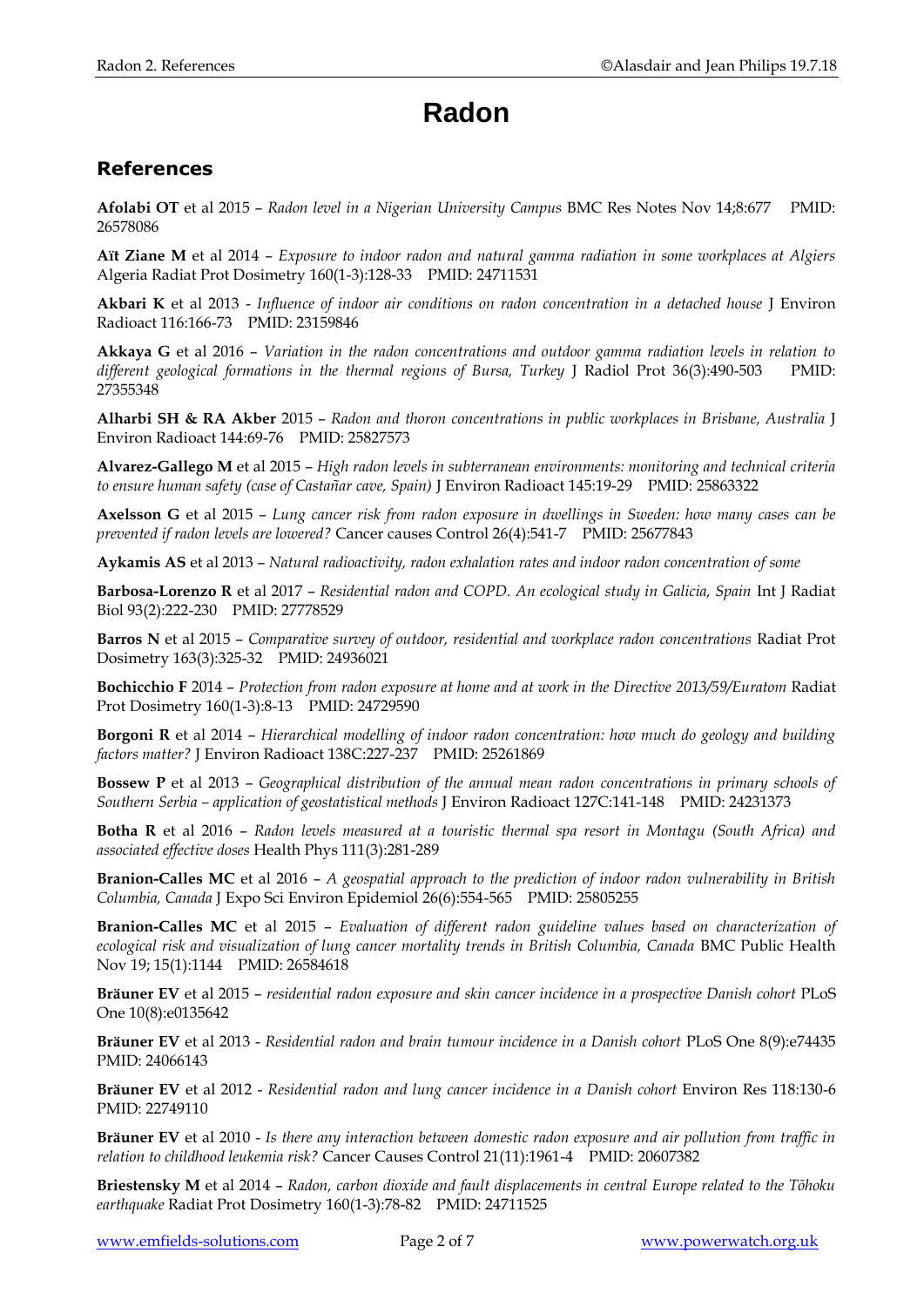**Capello MA** et al 2013 - *Radon-contaminated drinking water from private wells: an environmental health assessment examining a rural Colorado mountain community's exposure* J Environ Health 76(4):18-24 PMID: 24341157

**Carrigan CR** et al 2016 – *Delayed signatures of underground nuclear explosions* Sci Rep Mar 16;6:23032 PMID: 26979288

**Casey JA** et al 2015 – *Predictors of indoor radon concentrations in Pennsylvania, 1989-2013* Environ Health Perspect 123(11):1130-7 PMID: 25856050

**Celebi N** et al 2015 – *Indoor radon measurements in Turkey dwellings* Radiat Prot Dosimetry 167(4):626-32 PMID: 25389360

**Chauhan V & M Howland** 2014 – *Gene Expression Responses in Human Lung Fibroblasts Exposed to Alpha Particle Radiation* Toxicol In Vitro 28(7):1222-9 PMID: 24945610

**Chen J** et al 2014 – *Results of simultaneous radon and thoron measurements in 33 metropolitan areas of Canada* Radiat Prot Dosimetry 163(2):210-6 PMID: 24748485

**Chen J** 2013 - *Canadian lung cancer relative risk from radon exposure for short periods in childhood compared to a lifetime* Int J Environ Res Public Health 10(5):1916-26 PMID: 23698696

**Cheng W** 2016 – *Radon risk communication strategies: A regional story* J Environ health 78(6):102-6 PMID: 26867298

**Choi H & P Mazzone** 2014 – *Radon and lung cancer: assessing and mitigating the risk* Cleve Clin J Med 81(9):567-75 PMID: 25183848

**Choi JR** et al 2016 – *Gene mutation discovery research of non-smoking lung cancer patients due to indoor radon exposure* Ann Occup Environ Med 28:13 PMID: 26985396

**Collignan B** et al 2016 – *Relationships between indoor radon concentrations, thermal retrofit and dwelling characteristics* J Environ Radioact 165:124-130 PMID: 27693653

**Cosma C** et al 2015 – *Testing radon mitigation techniques in a pilot house from Băiţa-Ştei radon prone area (Romania)* J Environ Radioact 140:141-7 PMID: 25483354

**Cucoş Dinu A** et al 2017 – *radon levels in Romanian caves: an occupational exposure survey* Environ Geochem Health 39(5):1085-1099 PMID: 27696229

**[Dlugosz-Lisiecka](https://www.ncbi.nlm.nih.gov/pubmed/?term=D%C5%82ugosz-Lisiecka%20M%5BAuthor%5D&cauthor=true&cauthor_uid=28013151) M** et al 2017 – *Indoor 222Rn concentration in the exhibition and storage rooms of Polish geological museums* Appl Radiat Isot 121:12-15 PMID: 28013151

**Do Carmo Leal AL & D da Costa Lauria** 2016 – *Assessment of doses to members of the public arising from the use of ornamental rocks in residences* J Radiol Prot 36(3):680-694 PMID: 27556635

**Dowdall A** et al 2016 – *The rate of radon remediation in Ireland 2011-2015: Establishing a base line rate for Ireland's National Radon Control Strategy* J Environ Radioact 162-163:107-112 PMID: 27227562

**Druzhinin V** et al 2016 – *Lymphocytes with multiple chromosomal damages in a large cohort of West Siberia residents: Results of long-term monitoring* Mutat Res 784-785:1-7 PMID: 26731314

**Duan P** et al 2015 – *Nonlinear dose-response relationship between radon exposure and the risk of lung cancer: evidence from a meta-analysis of published observational studies* Eur J Cancer Prev 24(4):267-77 PMID: 25117725

**Edwards JK** et al 2014 – *Occupational Radon Exposure and Lung Cancer Mortality: Estimating Intervention Effects Using the Parametric g-Formula* Epidemiology 25(6):829-34 PMID: 25192403

**El-Kameesy SU** et al 2016 – *Radiological safety assessment inside ancient Egyptian tombs in Saqqara* Isotopes Environ Health Stud 52(6):567-76 PMID: 26988604

**Fan D** et al 2016 – *Occupational exposure to radon in different kinds of non-uranium mines* Radiat Prot Dosimetry 170(1-4):311-4 PMID: 26940440

**Forkapic S** et al 2017 – *Correlation analysis of the natural radionuclides in soil and indoor radon in Vojvodina, Province of Serbia* J Environ Radioact 166(Pt 2):403-411 PMID: 27477915

**Francisco PW** et al 2017 – *Ventilation, Indoor air quality, and health in homes undergoing weatherization* Indoor Air 27(2):463-477 PMID: 27490066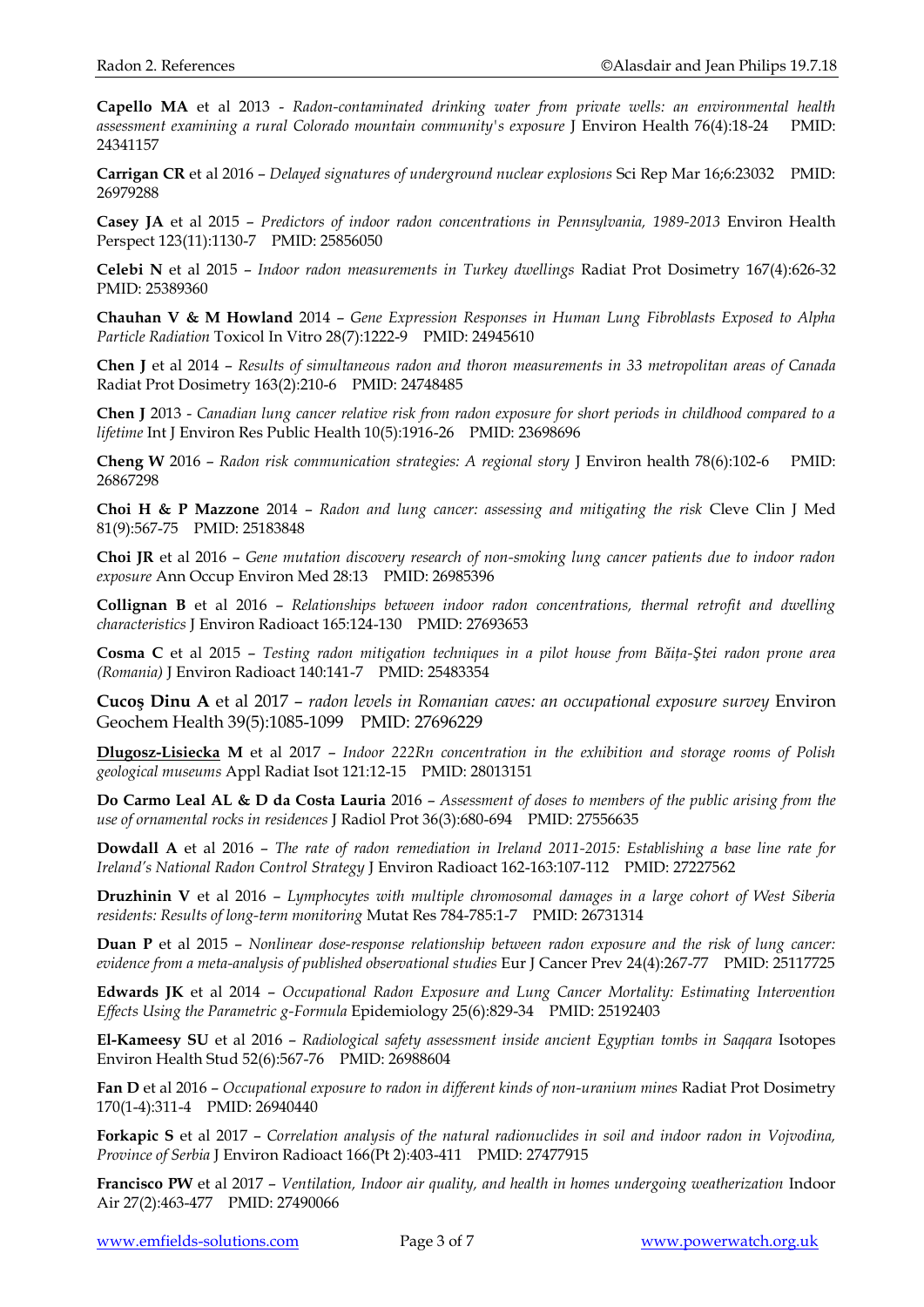**Hinojosa de la Garza OR** et al 2014 – *Lung cancer mortality and radon concentration in a chronically exposed neighbourhood in Chihuahua, Mexico: a geospatial analysis* ScientificWorldJournal 2014:935380 PMID: 25165752

**Holmgren O** et al 2013 – *Radon remediation and prevention status in 23 European countries* Radiat Prot Dosimetry 157(3):392-6 PMID: 23771958

**Howarth C** 2013 - *Long term durability of radon remedial measures in a sample of UK homes* J Radiol Prot 33(4):763-771 PMID: 24025515

**Hubaux R** et al 2012 - *Arsenic, asbestos and radon: emerging players in lung tumorigenesis* Environ Health Nov 22;11:89 PMID: 23173984

**Hunter N** et al 2015 – *Calculation of lifetime lung cancer risks associated with radon exposure, based on various models and exposure scenarios* J Radiol Prot 35(3):539-55 PMID: 26083042

**Huntington-Moskos L** et al 2016 – *Radon, secondhand smoke, and children in the home: Creating a teachable moment for lung cancer prevention* Public Health Nurs 33(6):529-538] PMID: 27443982

**Içhedef M** et al 2014 - *Two year evolution of radon emission and tectonic movements in Tuzla Fault* Seferihisar-İzmir 3;86C:102-108 PMID: 24530978

**Jiránek M & V Kaćmařikova** 2014 - *Dealing with the increased radon concentration in thermally retrofitted buildings* Radiat Prot Dosimetry 160(1-3):43-7 PMID: 24729563

**Kang DR** et al – *Trends in research on indoor radon exposure and lung cancer in South Korea* Ann Occup Environ Med Mar 8;28:10 PMID: 26962457

**Kayakökü H** et al 2016 – *Measurements of radioactivity and dose assessments in some building materials in Bitlis, Turkey* Appl Radiat Isot 115:172-179 PMID: 27389882

**Keith S** et al 2012 - Toxicological Profile for Radon Agency for Toxic Substances and Disease Registry (US) PMID: 24049860

**Kendall GM** et al 2016 – *Variation with socioeconomic status of indoor radon levels in Great Britain: The less affluent have less radon* J Environ Radioact 164:84-90 PMID: 27442258

**Kikaj D** et al 2016 – *Radon in soil gas in Kosovo* J Environ Radioact 164:245-252 PMID: 27522328

**Kim SH** et al 2016 – *Attributable risk of lung cancer deaths due to indoor radon exposure* Ann Occup Environ Med Feb 26;28:8 PMID: 26925236

**Kitto M** 2014 – *radon testing in schools in New York State: a 20-year summary* J Environ Radioact 137:213-6 PMID: 25117690

**Kotrappa P** et al 2013 - *Measurement of indoor and outdoor radon concentrations during Superstorm Sandy* Radiat Prot Dosimetry 157(3):455-8 PMID: 23798707

**Kourtidis K** et al 2015 – *Radon and radioactivity at a town overlying Uranium ores in northern Greece* J Environ Radioact 150:220-7 PMID: 26372739

**Kropat G** et al 2013 - *Major influencing factors of indoor radon concentrations in Switzerland* J Environ Radioact PMID: 24333637

**Kumar A** et al 2013 - *Modeling of indoor radon concentration from radon exhalation rates of building materials and validation through measurements* J Environ Radioact 127C:50-55 PMID: 24158045

**Langlois PH** et al 2016 – *Residential radon and birth defects: A population-based assessment* Birth Defects Res A Clin Mol Teratol 106(1):5-15 PMID: 25846606

**Lantz PM** et al 2013 - *Radon, smoking, and lung cancer: the need to refocus radon control policy* Am J Public Health 103(3):443-7 PMID: 23327258

**Larionov AV** et al 2016 – *DNA excision repair and double-strand break repair gene polymorphisms and the level of chromosome aberration in children with long-term exposure to radon* Int J Radiat Biol 92(8):466-74 PMID: 27285066

**Laurent O** et al 2013 – *Potential impacts of radon, terrestrial gamma and cosmic rays on childhood leukemia in France: a quantitative risk assessment* Radiat Environ Biophys 52(2):195-209 PMID: 23529777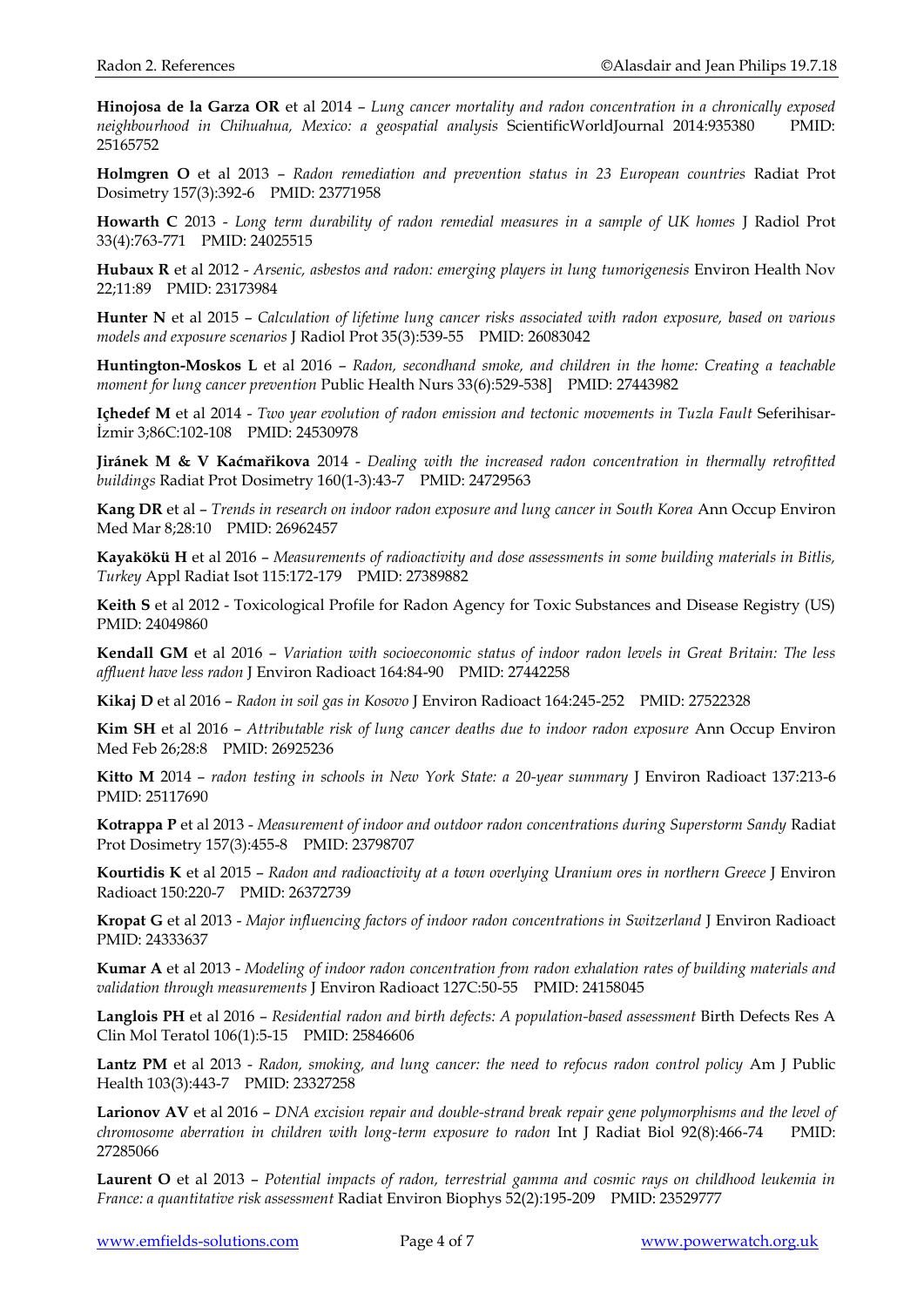**Laurier D & D Gay** 2015 – *[Risks associated to ionizing radiation from natural sources]* Rev Prat 65(1):74-8 PMID: 25842437

**Li X** et al 2016 – *Preliminary study on the variation of radon-222 inside greenhouse of Shouguang county, China* J Environ Radioact 153:120-125 PMID: 26771243

**Liu X** et al 2016 – *Radon-induced alterations in p53-mediated energy metabolism of malignantly transformed human bronchial epithelial cells* J Toxicol Environ Health A 79(9-10):436-41 PMID: 27267826

**Madureira J** et al 2015 – *Radon in indoor air of primary schools: determinant factors, their variability and effective dose* Environ Geochem Health 38(2):523-33 PMID: 26100326

**Marcon AE** et al 2017 – *Mutagenic potential assessment associated with human exposure to natural radioactivity*  Chemosphere 167:36-43 PMID: 27705811

**Martins LM** et al 2016 – *Indoor radon risk associated to post-tectonic biotite granites from Vila Pouca de Aguiar pluton, northern Portugal* Ecotoxicol Environ Saf 133:164-175 PMID: 27448957

**Martín Sánchez A** et al 2013 - *Additional contamination when radon is in excess* Appl Radiat Isot 81:212-5 PMID: 23548693

**Melloni BB** 2014 – *Lung cancer in never-smokers: radon exposure and environmental tobacco smoke* Eur Respir J 44(4):850-2 PMID: 25271226

**Messier KP & ML Serre** 2017 – *Lung and stomach cancer associations with groundwater radon in North Carolina, USA* Int J Epidemiol 46(2):676-685 PMID: 27639278

**Mohery M** et al 2013 – *Radon decay products in realistic living rooms and their activity distributions in human respiratory system* Radiat Prot Dosimetry 162(3):394-9 PMID: 24324251

**Mojzeš A** et al 2017 – R*adon measurements in an area of tectonic zone: A case study in Central Slovakia* J Environ Radioact 166 (Pt 2):278-288 PMID: 27554707

**Moldovan M** et al 2014 – *Radon and radium concentration in water from North-West of Romania and the estimated doses* Radiat Prot Dosimetry 162(1-2):96-100 PMID: 25031036

**Moreno V** et al 2016 – *Soil radon dynamics in the Amer fault zone: An example of very high seasonal variations* J Environ Radioact 151 Pt 1:293-303 PMID: 26551588

**Műllerová M** et al 2016 – *Indoor radon survey in Visegrad countries* Appl Radiat Isot 110:124-128 PMID: 26774389

**Műllerova M** et al 2014 – *Preliminary results of indoor radon survey in V4 countries* Radiat Prot Dosimetry 160(1-3):210-3 PMID: 24723197

**Műllerova M** et al 2014 – *Daily and seasonal variations in radon activity concentration in the soil air* Radiat Prot Dosimetry 160(1-3):222-5 PMID: 24714111

**Nafezi G** et al 2014 - *Radon levels and doses in dwellings in two villages in Kosovo, affected by depleted uranium* Radiat Prot Dosimetry 158(3):331-9 PMID: 24051175

**Navaranjan G** et al 2016 – *cancer incidence and mortality from exposure to radon progeny among Ontario uranium miners* Occup Environ Med 73(12):838-845 PMID: 27651479

**Nursan C** et al 2014 - *Parent's knowledge and perceptions of the health effects of environmental hazards in Sakarya, Turkey* J Pak Med Assoc 64(1):38-41 PMID: 24605711

**Oh SS** et al 2016 – *Radon exposure and lung cancer: risk in nonsmokers among cohort studies* Ann Occup Environ Med Mar 9;28:11 PMID: 26962458

**Olszewski J** et al 2015 – *[Occurrence of radon in the Polish underground tourist routes]* Med Pr 66(4):557-63 PMID: 26536972

**Oner F** et al 2013 – *Measurements of radon concentrations in spa waters in Amasya, Turkey* Radiat Prot Dosimetry 157(2):221-4 PMID: 23685534

**Otahal P** et al 2014 – *Radon in private drinking water wells* Radiat Prot Dosimetry 160(1-3):235-8 PMID: 24714110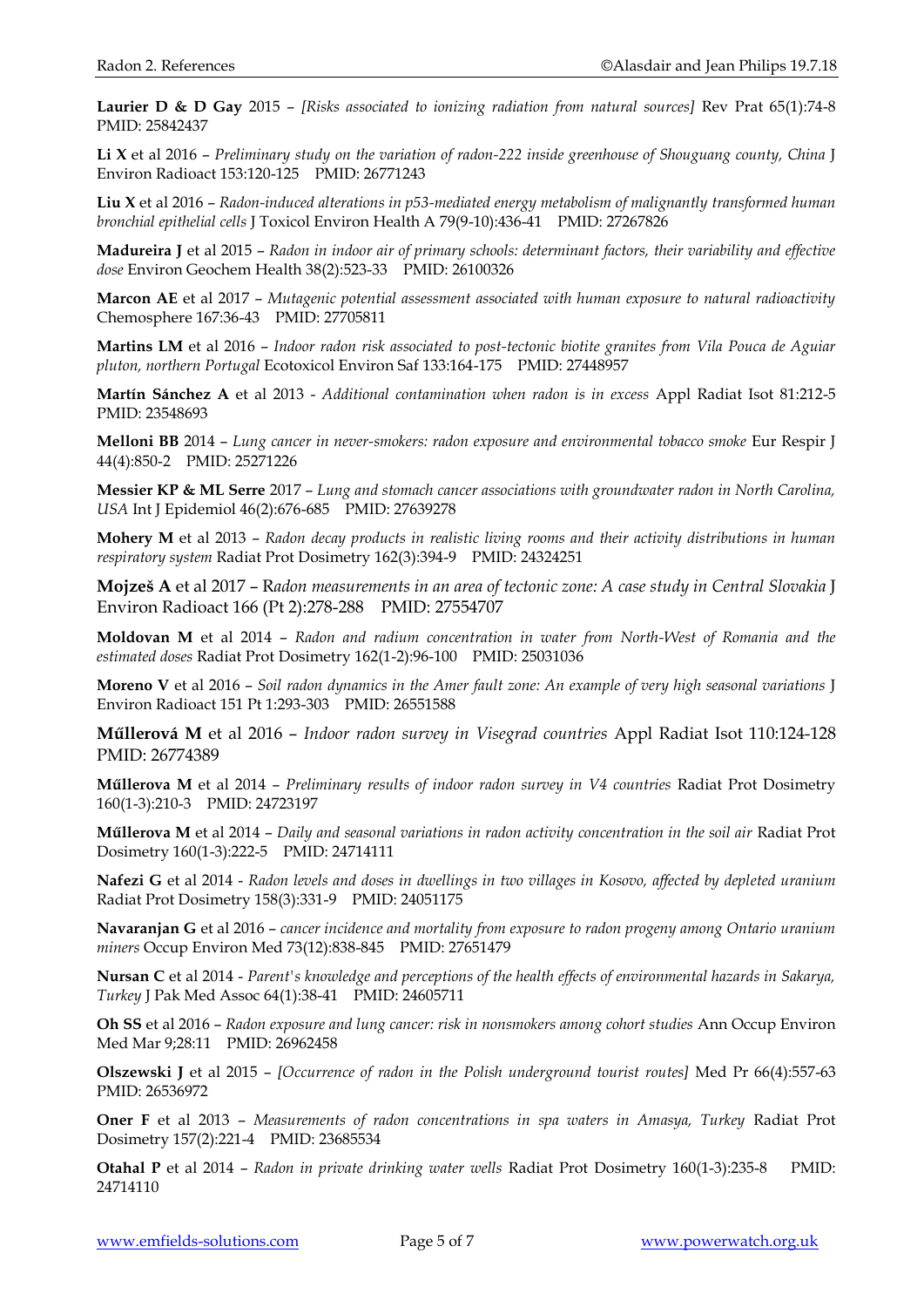**Pedersen C** et al 2014 – *Distance to High-Voltage Power Lines and Risk of Childhood Leukemia – an Analysis of Confounding by and Interaction with Other Potential Risk Factors* PLoS One 9(9):e107096 PMID: 25259740

**Petersell V** et al 2017 – *Radon in the soil air of Estonia* J Environ Radioact 166(Pt 2):235-241 PMID: 27554705

**Peterson E** et al 2013 - *Lung cancer risk from radon in Ontario, Canada: how many lung cancers can we prevent?* Cancer Causes Control 24(11):2013-20 PMID: 23982909

**Pirsaheb M** et al 2016 – *The influence of internal wall and floor covering materials and ventilation type on indoor* radon and thoron levels in hospitals of Kermanshah, Iran Iran Red Crescent Med J 18(10):e25292 PMID: 28180013

**Pirsaheb M** et al 2013 - *A systematic review of radon investigations related to public exposure in iran* Iran Red Crescent Med J 15(11):e10204 PMID: 24719680

**Rapaglia J** et al 2015 – *A GIS typology to locate sites of submarine groundwater discharge* J Environ Radiact 145:10-18 PMID: 25863321

**Rauch SA & SB Henderson** 2013 - *A comparison of two methods for ecologic classification of radon exposure in British Columbia: residential observations and the radon potential map of Canada* Can J Public Health 104(3):e240- 5 PMID: 23823889

**Rossetti M & M Esposito** 2015 – *Radon levels in underground workplaces: a map of the Italian regions* Radiat Prot Dosimetry 164(3):392-7 PMID: 25183837

**Ruano-Ravina A** et al 2014 - *Residential radon exposure and esophageal cancer. An ecological study from an area with high indoor radon concentration (Galicia, Spain)* Int J Radiat Biol 90(4):299-305 PMID: 24460133

**Schram-Bijkerk D** et al 2013 - *The burden of disease related to indoor air in the Netherlands: do different methods lead to different results?* Occup Environ Med 70(2):126-32 PMID: 23204013

**Schwartz GG & MG Klug** 2016 – *Incidence rates of chronic lymphocytic leukemia in US states are associated with residential radon levels* Future Oncol 12(2):165-74 PMID: 26515766

**Serke M** et al 2013 - *[Gender-specific difference in lung cancer]* Pneumologie 67(5):270-9 PMID: 23677552

**Signorelli C & RM Limina** 2002 – *[Environmental risk factors and epidemiologic study]* Ann Ig 14(3):253-62 PMID: 12162123

**Singh P** et al 2016 – *Theoretical modelling of indoor radon concentration and its validation through measurements in South-East Haryana, India* J Environ Manage 171:35-41 PMID: 26874612

**Smetsers RC** et al 2016 – *Ingredients for a Dutch radon action plan, based on a national survey in more than 2500 dwellings* J Environ Radioact 165:93-102 PMID: 27668987

**Smyth R** et al 2017 – *Radon testing in rapid access lung clinics: an opportunity for secondary prevention* Ir J Med Sci 186(2):485-487 PMID: 27083463

**Søstrand P** et al 2016 – *100 kBq m-3 radon activity concentration in the atmosphere of a bathroom supplied with groundwater from a gneissic rock area with consanguineous intrusions* Health Phys 111(6):559-561 PMID: 27798479

**Sousa SI** et al 2015 – *Radon levels in nurseries and primary schools in Bragança District – Preliminary assessment* J Toxicol Environ Health 78(13-14):805-13 PMID: 26167747

**Stojanovska Z** et al 2016 – *Variation of indoor radon concentration and ambient dose equivalent rate in different outdoor and indoor environments* Radiat Environ Biophys 55(2):171-83 PMID: 26943159

**Tait DR** et al 2013 – *Enrichment of radon and carbon dioxide in the open atmosphere of an Australian coal seam gas field* Environ Sci Technol 47(7):3099-104 PMID: 23444905

**Tamari Y** et al 2016 – *A report that Fukushima residents are concerned about radiation from Land, Food and Radon*  J Radiat Res 57(4):418-21 PMID: 26983979

**Tejado JJ** et al 2016 – *Assessment of occupational exposure in a granite quarry and processing factory* J Radiol Prot 36(3):641-652 PMID: 27517327

**Teras LR** et al 2016 – *residential radon exposure and risk of incident hematologic malignancies in the Cancer Prevention Study-II Nutrition cohort* Environ Res 148:46-54 PMID: 27015563